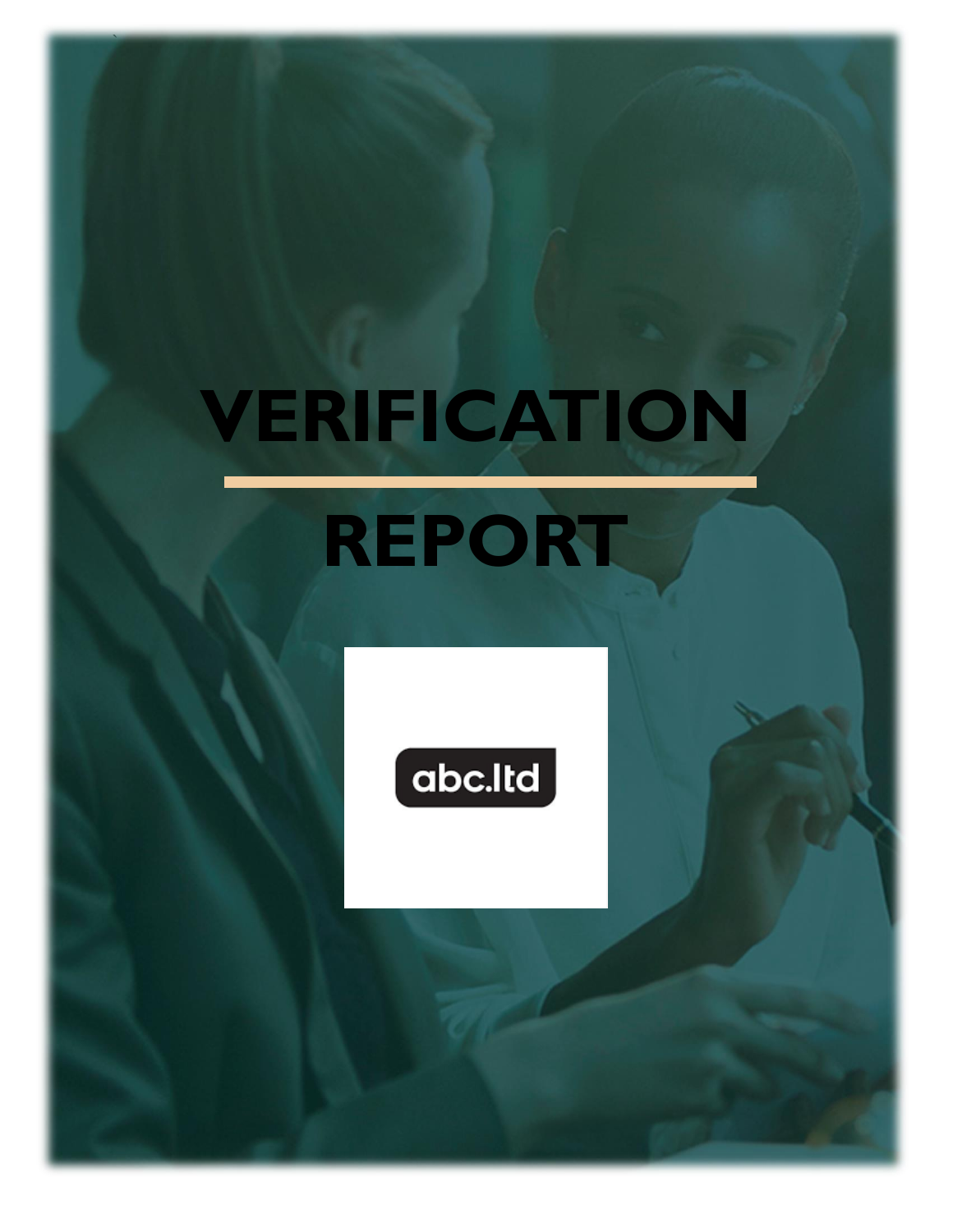## **Report**

| <b>ENTITY BRIEF</b>       |                               |  |  |  |  |
|---------------------------|-------------------------------|--|--|--|--|
| <b>Entity Name</b>        | <b>ABC Ltd</b>                |  |  |  |  |
| Nature of Entity          | <b>Public Limited Company</b> |  |  |  |  |
| Date of Incorporation     | 01-09-1900                    |  |  |  |  |
| <b>Registered Address</b> | Navi Mumbai                   |  |  |  |  |
| Website                   | www.ABC.com                   |  |  |  |  |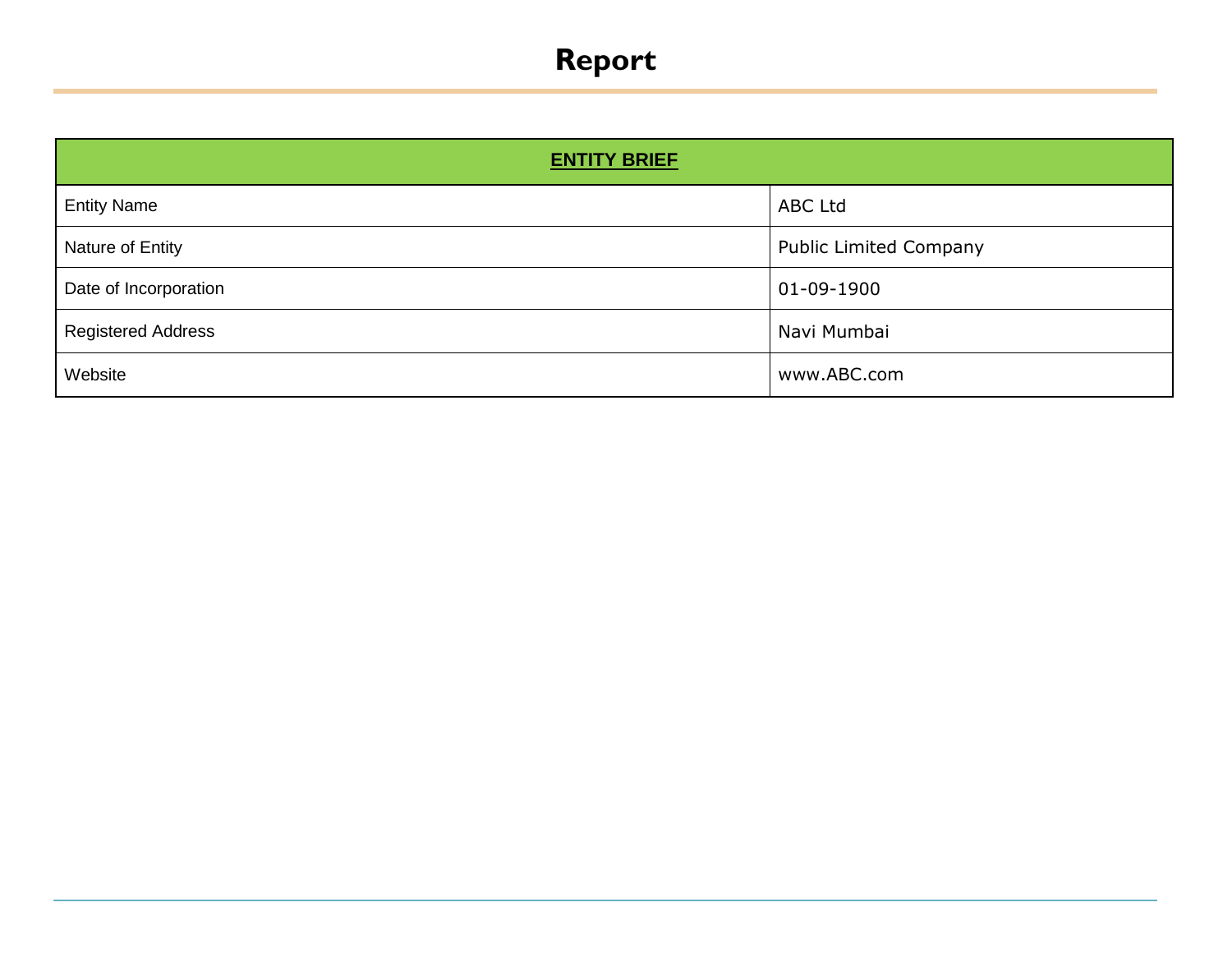## **Entity Check points**

| SI.No          | <b>Checks</b>            | <b>Observations</b> |                      |                              |                        | <b>Remarks</b> |
|----------------|--------------------------|---------------------|----------------------|------------------------------|------------------------|----------------|
|                | <b>MCA Details</b>       |                     | Compliant            |                              |                        |                |
| $\overline{2}$ | <b>GST Compliance</b>    | Compliant           |                      |                              |                        |                |
| 3              | <b>Litigation Report</b> | High<br>Court:02    | Supreme<br>Court: 04 | <b>District</b><br>Court: 02 | Tribunal:<br><b>NA</b> |                |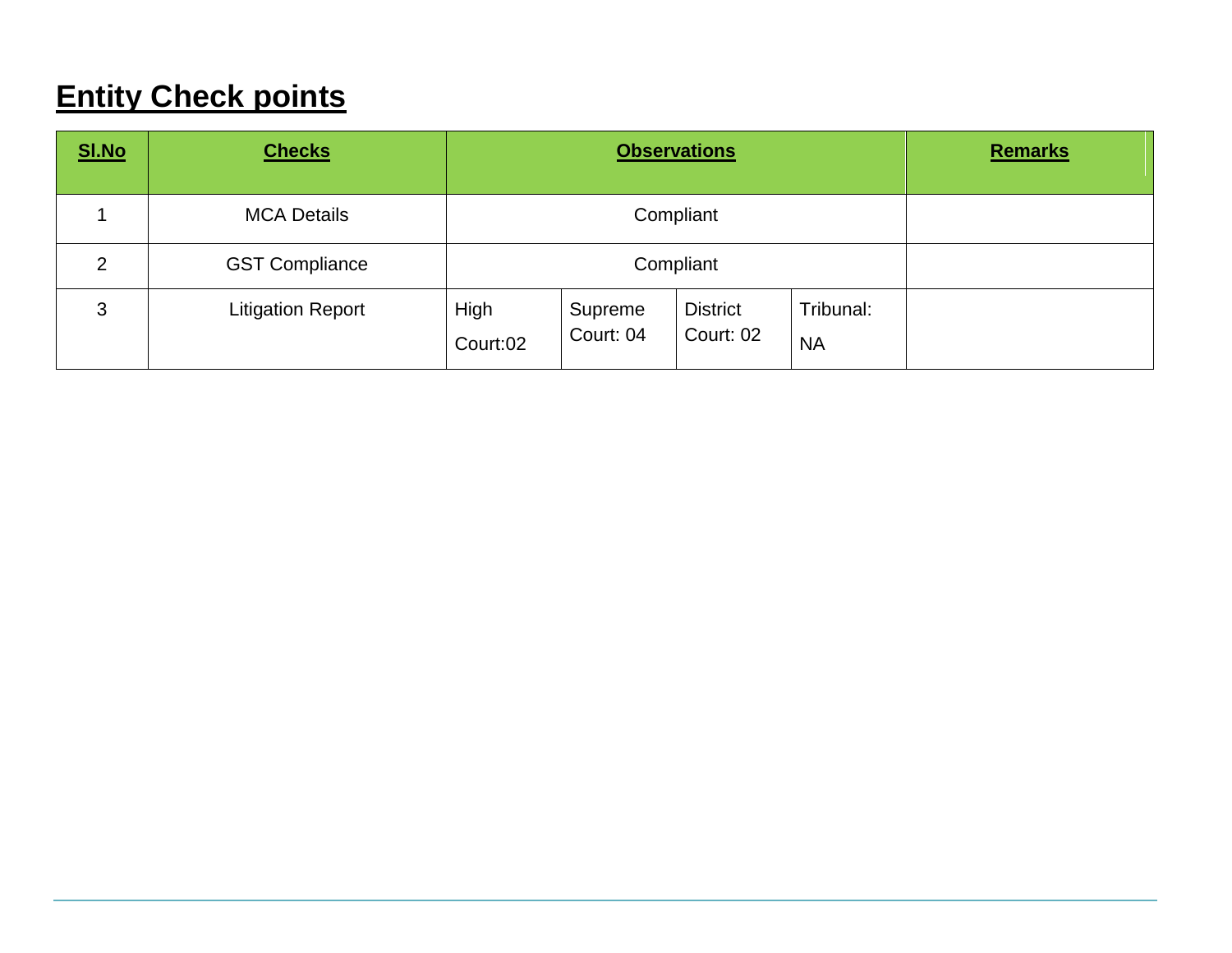|                             | <b>MCA Details</b> |
|-----------------------------|--------------------|
| <b>CIN</b>                  | L28920JH1945       |
| Whether Listed or not       | Listed             |
| Date of Incorporation       | 01-09-1945         |
| <b>Registered Address</b>   | Navi Mumbai        |
| Compliance status           | Active             |
| Suspended at stock exchange | <b>No</b>          |
| <b>E-filing Status</b>      | Active             |

| <b>Director-ship Details</b> |                |                |                 |  |  |  |
|------------------------------|----------------|----------------|-----------------|--|--|--|
| SI.No.                       | <b>Name</b>    | <b>DIN/PAN</b> | <b>Status</b>   |  |  |  |
|                              | Vedika         | 001            | <b>Director</b> |  |  |  |
| $\overline{2}$               | Chandrasekar   | 002            | <b>Director</b> |  |  |  |
| 3                            | Om prakash     | 005            | <b>Director</b> |  |  |  |
| 4                            | Karl           | 074            | <b>Director</b> |  |  |  |
| 6                            | Veerayya       | 084            | <b>Director</b> |  |  |  |
| 8                            | <b>Thierry</b> | 089            | <b>Director</b> |  |  |  |
| 9                            | Sethna         | AA4V           | <b>Director</b> |  |  |  |
| 10                           | Balachandran   | AA6E           | <b>Director</b> |  |  |  |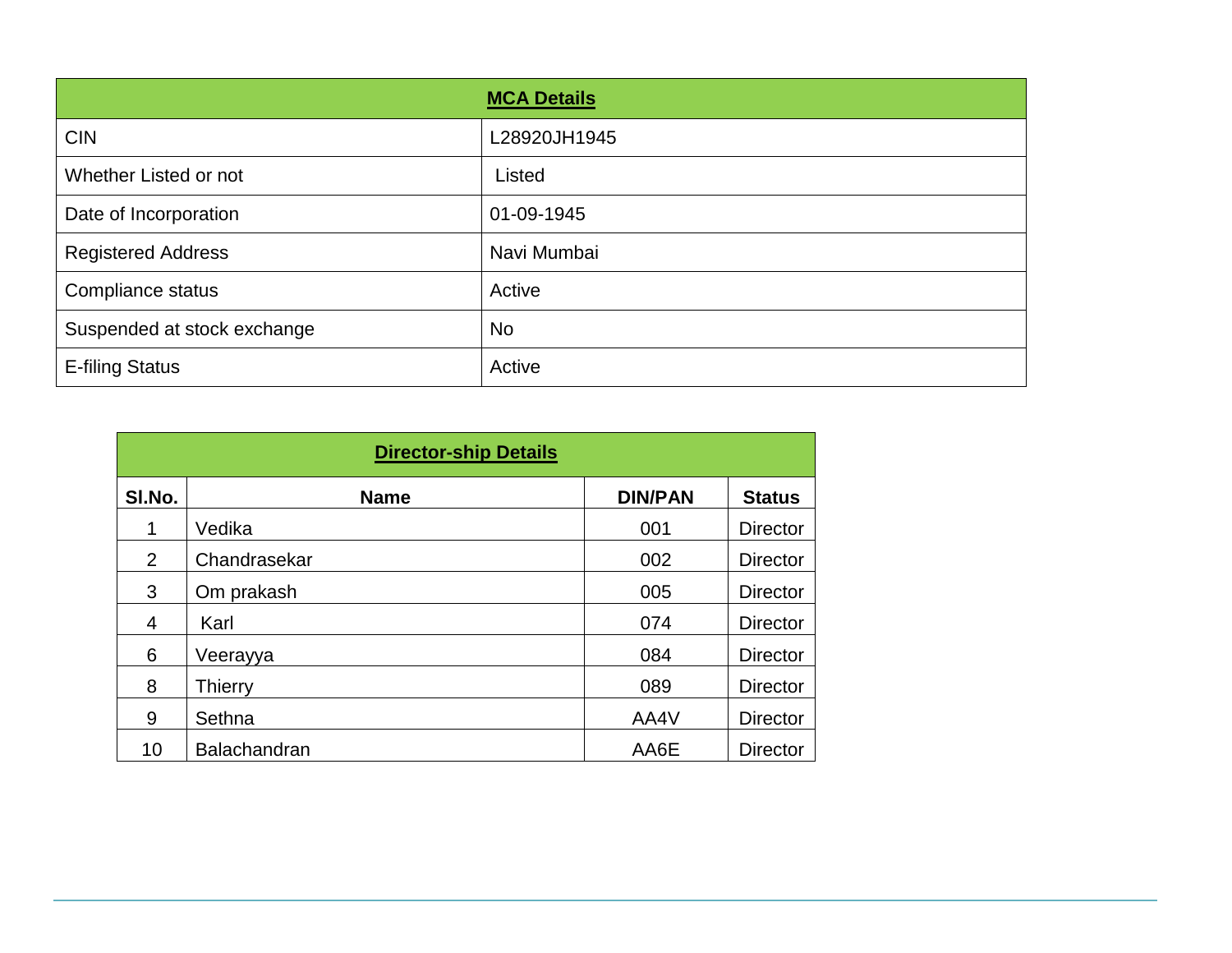| <b>GST Compliance</b>    |             |  |  |  |  |
|--------------------------|-------------|--|--|--|--|
| PAN No                   | <b>AACT</b> |  |  |  |  |
| Turnover                 | Above 50Cr. |  |  |  |  |
| <b>Taxpayer Type</b>     | Regular     |  |  |  |  |
| <b>GST Registrations</b> | 21          |  |  |  |  |

| <b>GST Details</b> |                            |               |                  |               |                                          |  |  |
|--------------------|----------------------------|---------------|------------------|---------------|------------------------------------------|--|--|
|                    |                            |               | Last filing date |               |                                          |  |  |
|                    | SI.No<br><b>GST Number</b> | <b>Status</b> | <b>GSTR1</b>     | <b>GSTR3B</b> | <b>State</b>                             |  |  |
| $\mathbf 1$        | 32AA1Z                     | Active        | 11.07.2021       | 20.07.2021    | Kerala                                   |  |  |
| 2                  | 32AA1Z                     | Active        | 11.07.2021       | 20.07.2021    | West Bengal                              |  |  |
| 3                  | 32AA1Z                     | Active        | 11.07.2021       | 20.07.2021    | Delhi                                    |  |  |
| $\overline{4}$     | 32AA1Z                     | Active        | 11.07.2021       | 20.07.2021    | Dadra and Nagar Haveli and Daman and Diu |  |  |
| 5                  | 32AA1Z                     | Active        | 11.07.2021       | 20.07.2021    | Jharkhand                                |  |  |
| 6                  | 32AA1Z                     | Active        | 11.07.2021       | 20.07.2021    | <b>Himachal Pradesh</b>                  |  |  |
| $\overline{7}$     | 32AA1Z                     | Active        | 11.07.2021       | 20.07.2021    | Jammu and Kashmir                        |  |  |
| 8                  | 32AA1Z                     | Active        | 11.07.2021       | 20.07.2021    | Telangana                                |  |  |
| 9                  | 32AA1Z                     | Active        | 11.07.2021       | 20.07.2021    | Madhya Pradesh                           |  |  |
| 10                 | 32AA1Z                     | Active        | 11.07.2021       | 20.07.2021    | Chhattisgarh                             |  |  |
| 11                 | 32AA1Z                     | Active        | 11.07.2021       | 20.07.2021    | Rajasthan                                |  |  |
| 12                 | 32AA1Z                     | Active        | 11.07.2021       | 20.07.2021    | Punjab                                   |  |  |
| 13                 | 32AA1Z                     | Active        | 11.07.2021       | 20.07.2021    | Maharashtra                              |  |  |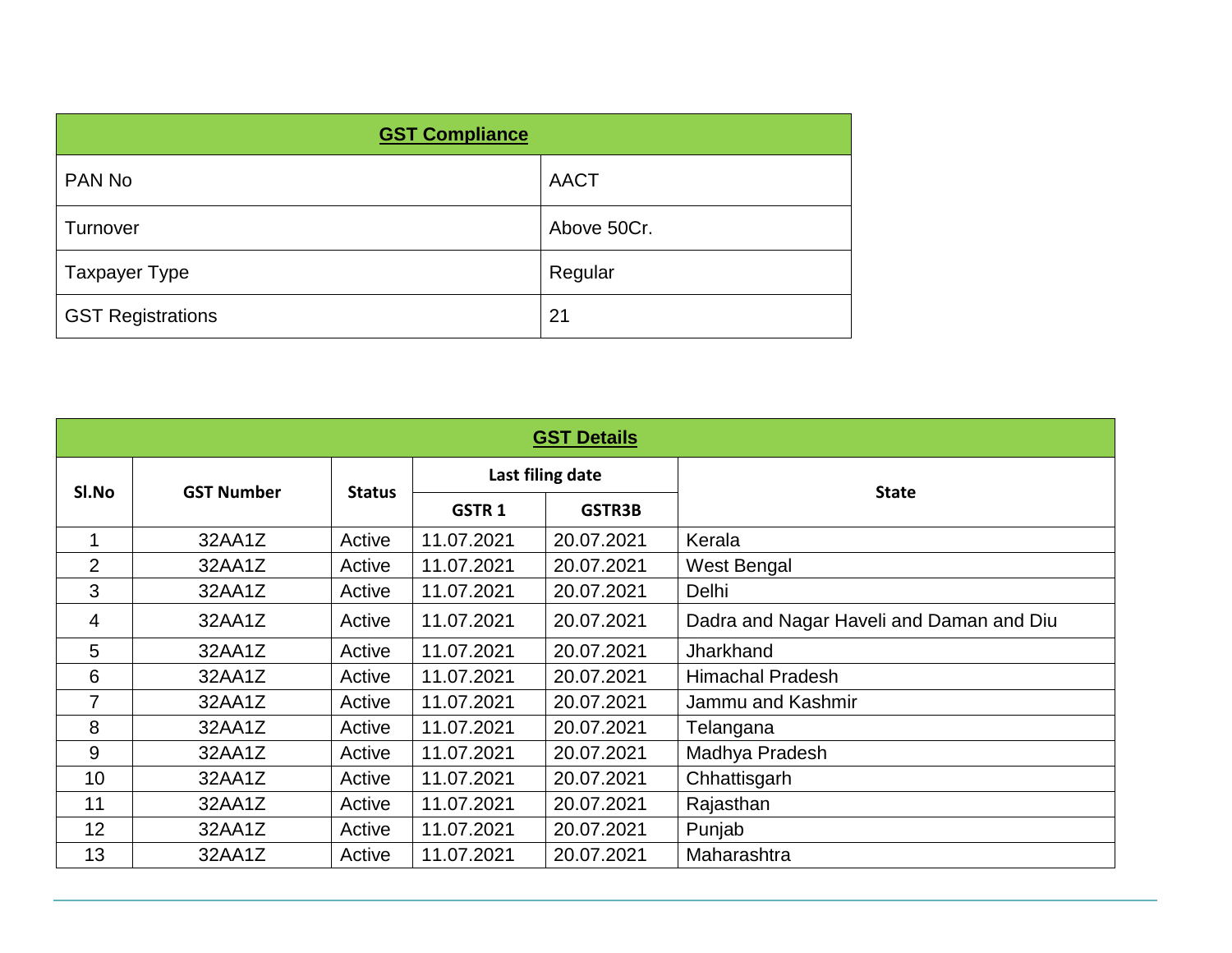| 14 | 32AA1Z | Active          | 11.07.2021 | 20.07.2021 | Chandigarh |
|----|--------|-----------------|------------|------------|------------|
| 15 | 32AA1Z | Active          | 11.07.2021 | 20.07.2021 | Haryana    |
| 16 | 32AA1Z | Inactive        | <b>NA</b>  | <b>NA</b>  | Tripura    |
| 17 | 32AA1Z | Inactive        | <b>NA</b>  | <b>NA</b>  | Manipur    |
| 18 | 32AA1Z | Inactive        | <b>NA</b>  | <b>NA</b>  | Puducherry |
| 19 | 32AA1Z | Inactive        | <b>NA</b>  | <b>NA</b>  | Nagaland   |
| 20 | 32AA1Z | Inactive        | <b>NA</b>  | <b>NA</b>  | Assam      |
| 21 | 32AA1Z | <b>Inactive</b> | <b>NA</b>  | <b>NA</b>  | Meghalaya  |

| <b>Summary</b>        |    |
|-----------------------|----|
| No. of Active GSTIN   | 15 |
| No. of Inactive GSTIN | 6  |